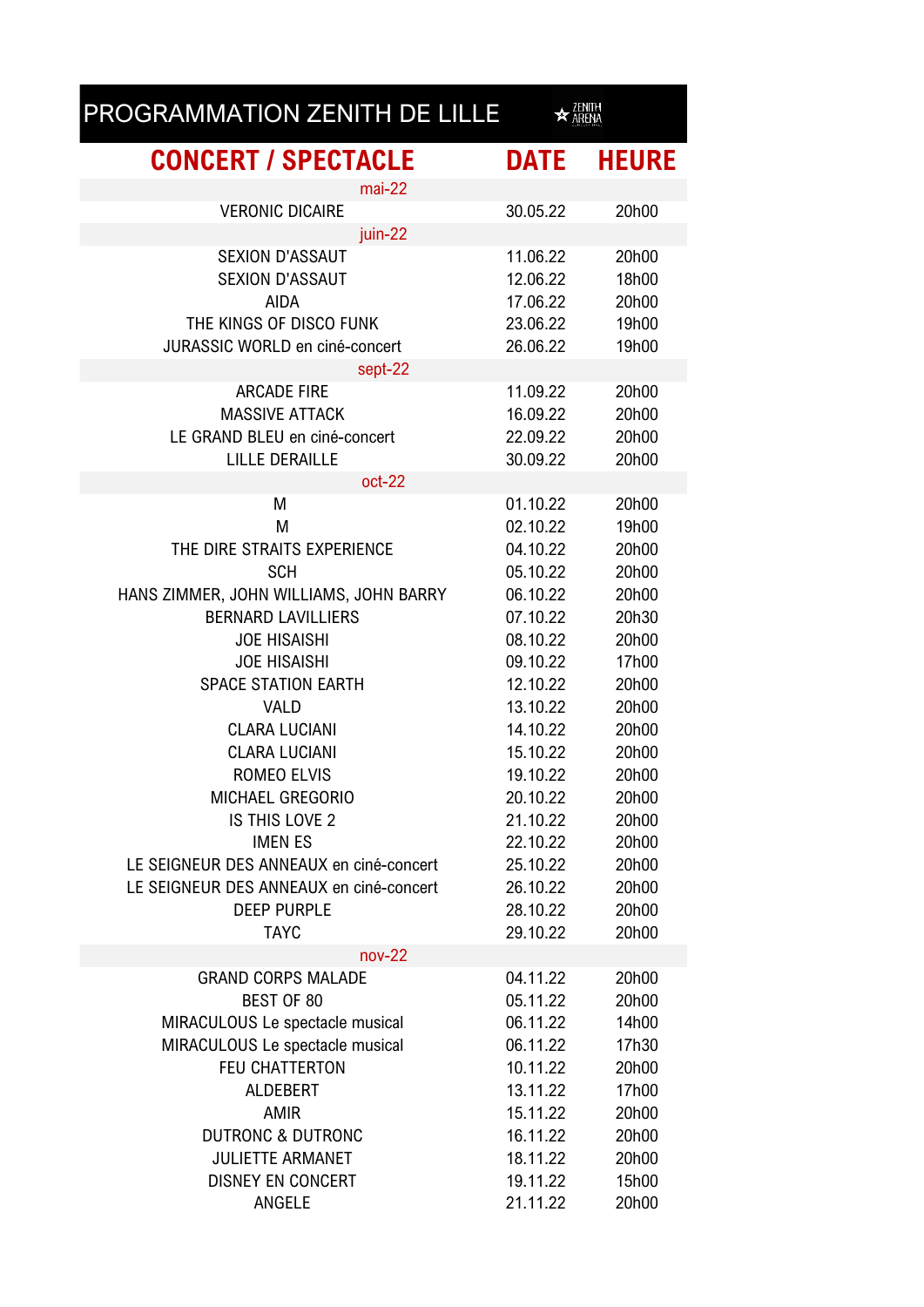| ANGELE                                       | 22.11.22 | 20h00 |
|----------------------------------------------|----------|-------|
| <b>DADJU</b>                                 | 23.11.22 | 20h00 |
| <b>ORELSAN</b>                               | 25.11.22 | 20h00 |
| <b>ORELSAN</b>                               | 26.11.22 | 20h00 |
| LE PLUS GRAND CABARET DU MONDE               | 27.11.22 | 17h00 |
| $d$ éc-22                                    |          |       |
| <b>ERA</b>                                   | 07.12.22 | 20h00 |
| <b>NISKA</b>                                 | 08.12.22 | 20h00 |
| <b>DAMSO</b>                                 | 09.12.22 | 20h00 |
| <b>JUIEN DORE</b>                            | 10.12.22 | 20h00 |
| <b>JEREMY FERRARI</b>                        | 17.12.22 | 20h00 |
| NARUTO SYMPHONIC EXPERENCE                   |          |       |
|                                              | 18.12.22 | 16h00 |
| <b>CASSE NOISETTE Ballet &amp; Orchestre</b> | 26.12.22 | 20h00 |
| HARRY POTTER en ciné-concert                 | 28.12.22 | 14h00 |
| janv-23                                      |          |       |
| ONE NIGHT OF QUEEN                           | 05.01.23 | 20h00 |
| <b>GOLDMEN</b>                               | 06.01.23 | 20h30 |
| PIERRE-EMMANUEL BARRE                        | 14.01.23 | 20h30 |
| <b>KYAN KHOJANDI</b>                         | 17.01.23 | 20h00 |
| <b>BORN IN 90</b>                            | 19.01.23 | 20h00 |
| <b>CARMINA BURANA</b>                        | 22.01.23 | 14h00 |
| <b>CARMINA BURANA</b>                        | 22.01.23 | 18h00 |
| <b>CLAUDIO CAPEO</b>                         | 26.01.23 | 20h00 |
| LORENZO                                      | 31.01.23 | 20h00 |
| févr-23                                      |          |       |
| <b>QUEEN SYMPHONIC</b>                       | 03.02.23 | 20h00 |
| HEROES BOWIE BERLIN 1976-80                  | 14.02.23 | 20h00 |
| <b>NAPS</b>                                  | 20.02.23 | 20h00 |
| <b>LES BODIN'S</b>                           | 24.02.23 | 20h00 |
| <b>LES BODIN'S</b>                           | 25.02.23 | 20h00 |
| <b>LES BODIN'S</b>                           | 26.02.23 | 15h00 |
| mars-23                                      |          |       |
| <b>MESSMER</b>                               | 03.03.23 | 20h00 |
| <b>HUBERT-FELIX THIEFAINE</b>                | 04.03.23 | 20h00 |
| LE LAC DES CYGNES                            | 05.03.23 | 16h00 |
| <b>BOND SYMPHONIC</b>                        | 11.03.23 | 20h00 |
| <b>JEFF PANACLOC</b>                         | 12.03.23 | 16h00 |
| <b>KEV ADAMS</b>                             | 14.03.23 | 20h00 |
| <b>CELTIC LEGENDS</b>                        | 16.03.23 | 20h00 |
| <b>INES REG</b>                              | 22.03.23 | 20h00 |
| <b>JOHNNY SYMPHONIQUE</b>                    | 23.03.23 | 20h00 |
| <b>JE VAIS T'AIMER</b>                       | 25.03.23 | 20h00 |
|                                              |          |       |
| <b>JE VAIS T'AIMER</b>                       | 26.03.23 | 15h00 |
| L'HERITAGE GOLDMAN                           | 30.03.23 | 20h00 |
| $avr-23$                                     |          |       |
| STARS 80                                     | 01.04.23 | 20h00 |
| <b>HOLIDAY ON ICE</b>                        | 07.04.23 | 20h00 |
| <b>HOLIDAY ON ICE</b>                        | 08.04.23 | 14h00 |
| <b>HOLIDAY ON ICE</b>                        | 08.04.23 | 17h30 |
| <b>HOLIDAY ON ICE</b>                        | 09.04.23 | 14h00 |